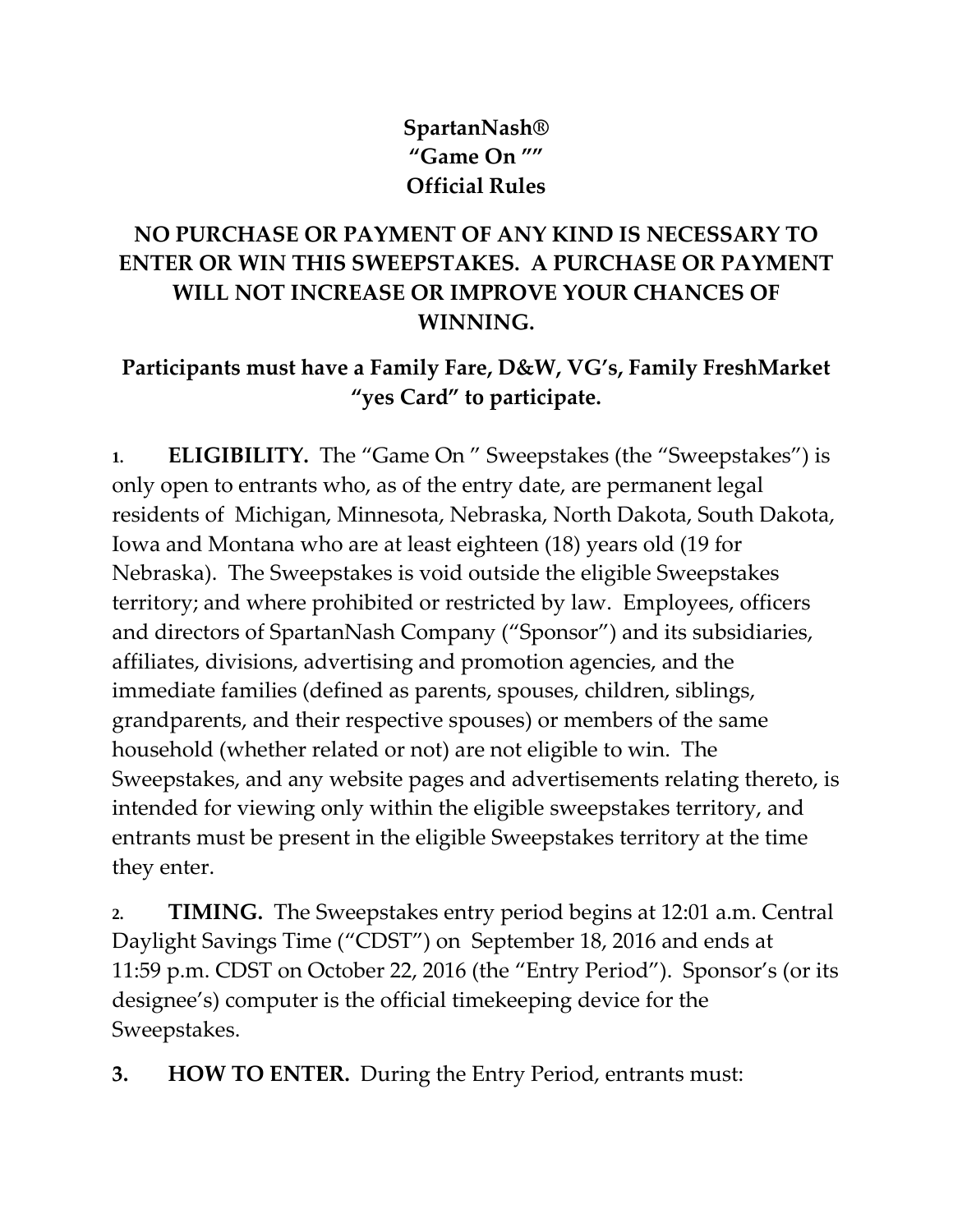a. Enter the Sweepstakes in one of two ways, either by using your purchasing 1 Weber BBQ Sauce or Weber Seasoning with yes Card at a checkout register at a participating Michigan Family Fare's, D&W's and VG's, Wisconsin Family Fresh Market's, Minnesota Family Fare's and Family Fresh Market's, North Dakota Family Fare's, Nebraska Family Fare's and Family Fresh Market, South Dakota Family Fresh Market and Participating grocery stores are:

| U U<br><b>BANNER</b> | <b>ADDRESS</b>     | City             | <b>ST</b> | <b>ZIP</b> |
|----------------------|--------------------|------------------|-----------|------------|
| <b>Family Fare</b>   | 1148 28th St. SW   | Wyoming          | MI        | 49509      |
| Supermarkets         |                    |                  |           |            |
| <b>Family Fare</b>   | 9479 Riley St.     | Zeeland          | MI        | 49464      |
| <b>Supermarkets</b>  |                    |                  |           |            |
| <b>Family Fare</b>   | 2275 Health Drive  | Wyoming          | MI        | 49519      |
| <b>Supermarkets</b>  | <b>SW</b>          | (Metro)          |           |            |
| <b>Family Fare</b>   | 5221 Cherry Ave.   | Hudsonville MI   |           | 49426      |
| Supermarkets         |                    |                  |           |            |
| <b>Family Fare</b>   | 2245 84th St. SW   | <b>Byron</b>     | MI        | 49315      |
| Supermarkets         |                    | Center           |           |            |
| <b>Family Fare</b>   | 993 Butternut Dr.  | Holland          | MI        | 49424      |
| Supermarkets         |                    |                  |           |            |
| <b>Family Fare</b>   | 1185 S. Washington | Holland (S.      | MI        | 49423      |
| Supermarkets         |                    | Wash)            |           |            |
| <b>Family Fare</b>   | 6370 Lake MI Dr.   | <b>Allendale</b> | MI        | 49401      |
| Supermarkets         |                    |                  |           |            |
| <b>Family Fare</b>   | 6480 28th Ave.     | Hudsonville MI   |           | 49426      |
| <b>Supermarkets</b>  |                    |                  |           |            |
| <b>Family Fare</b>   | 1225 Leonard NE    | Gr. Rapids       | MI        | 49505      |
| Supermarkets         |                    |                  |           |            |
| <b>Family Fare</b>   | 6127 Kalamazoo SE  | Kentwood         | MI        | 49508      |
| Supermarkets         |                    |                  |           |            |
| <b>Family Fare</b>   | 2755 Lake MI Dr.   | Gr. Rapids       | MI        | 49504      |
| Supermarkets         | <b>NW</b>          |                  |           |            |
| <b>Family Fare</b>   | 565 S. State St.   | Sparta           | $\bf{MI}$ | 49345      |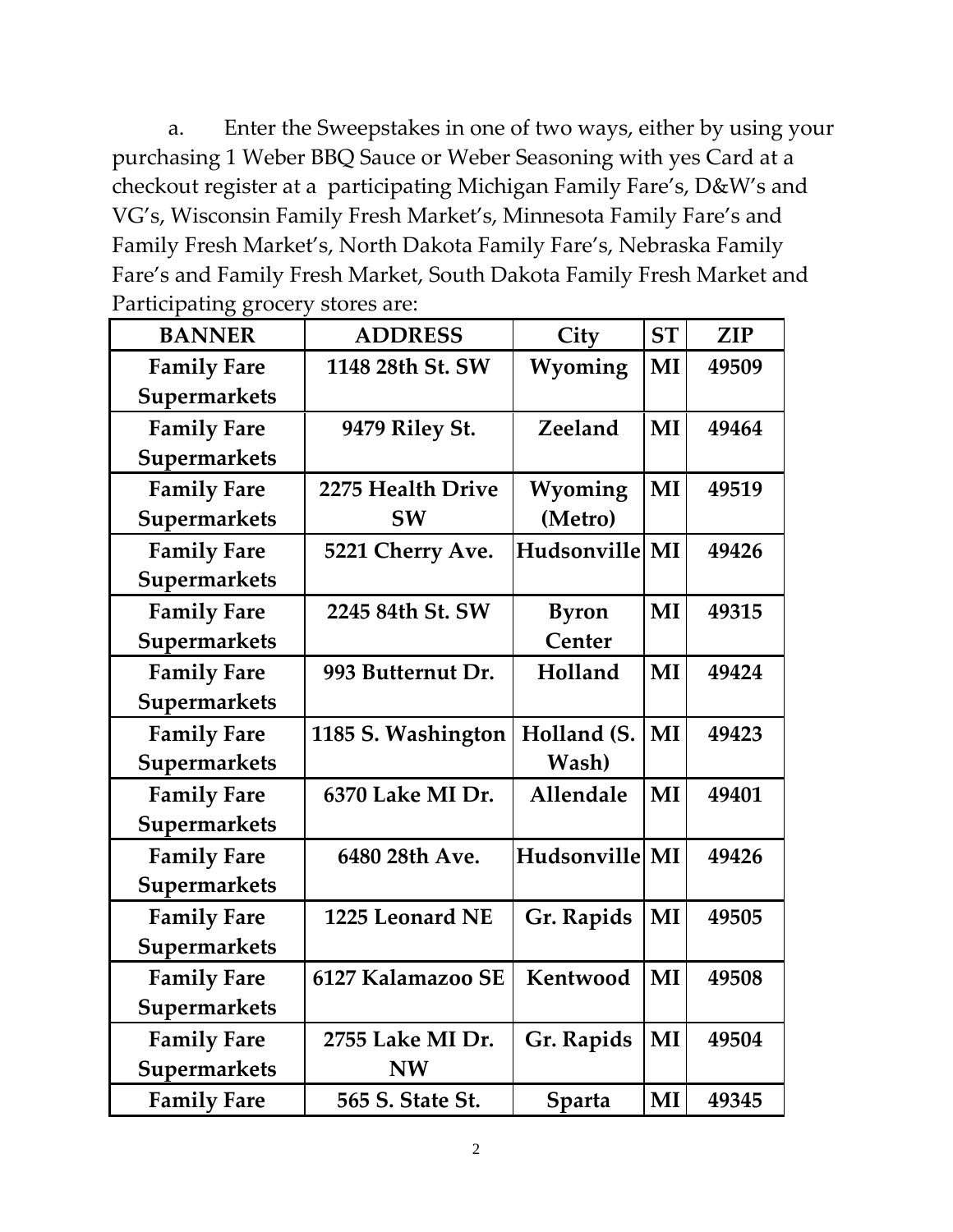| Supermarkets        |                            |                       |    |       |
|---------------------|----------------------------|-----------------------|----|-------|
| <b>Family Fare</b>  | 1181 W. Randall            | Coopersvill           | MI | 49404 |
| Supermarkets        |                            | e                     |    |       |
| <b>Family Fare</b>  | 5241 Northland             | Gr. Rapids            | MI | 49525 |
| Supermarkets        | <b>Drive</b>               |                       |    |       |
| <b>Family Fare</b>  | 4144 US 31 South           | <b>Traverse</b>       | MI | 49685 |
| Supermarkets        |                            | City                  |    |       |
| <b>Family Fare</b>  | 905 E. 8th Street          | <b>Traverse</b>       | MI | 49684 |
| Supermarkets        |                            | City                  |    |       |
| <b>Family Fare</b>  | <b>1002 Forest Avenue</b>  | Frankfort             | MI | 49635 |
| Supermarkets        |                            |                       |    |       |
| <b>Family Fare</b>  | 211 S. Division            | <b>Bellaire</b>       | MI | 49615 |
| Supermarkets        |                            |                       |    |       |
| <b>Family Fare</b>  | 1057 US 31 South           | <b>Manistee</b>       | MI | 49660 |
| Supermarkets        |                            |                       |    |       |
| <b>Family Fare</b>  | 602 S Mitchell             | Cadillac              | MI | 49601 |
| Supermarkets        |                            |                       |    |       |
| <b>Family Fare</b>  | 3561 W Hghtn Lk            | Houghton              | MI | 48629 |
| <b>Supermarkets</b> | Dr POB 699                 | Lk                    |    |       |
| <b>Family Fare</b>  | 100 S. Bradley Hwy.        | <b>Rogers City</b>    | MI | 49779 |
| Supermarkets        |                            |                       |    |       |
| <b>Family Fare</b>  | 992 S. Main                | Cheboygan             | MI | 49721 |
| <b>Supermarkets</b> |                            |                       |    |       |
| <b>Family Fare</b>  | 2626 N. M-33, POB          | <b>Rose City</b>      | MI | 48654 |
| <b>Supermarkets</b> | 480                        |                       |    |       |
| <b>Family Fare</b>  | <b>111Captain's Corner</b> | Charlevoix            | MI | 49720 |
| <b>Supermarkets</b> | M <sub>66</sub>            |                       |    |       |
| <b>Family Fare</b>  | 619 N. Williams            | Mancelona             | MI | 49659 |
| <b>Supermarkets</b> |                            |                       |    |       |
| <b>Family Fare</b>  | 305 Morenci, POB           | Mio                   | MI | 48647 |
| <b>Supermarkets</b> | 549                        |                       |    |       |
| <b>Family Fare</b>  | 2206 S. M-76, POB          | <b>West Branch MI</b> |    | 48661 |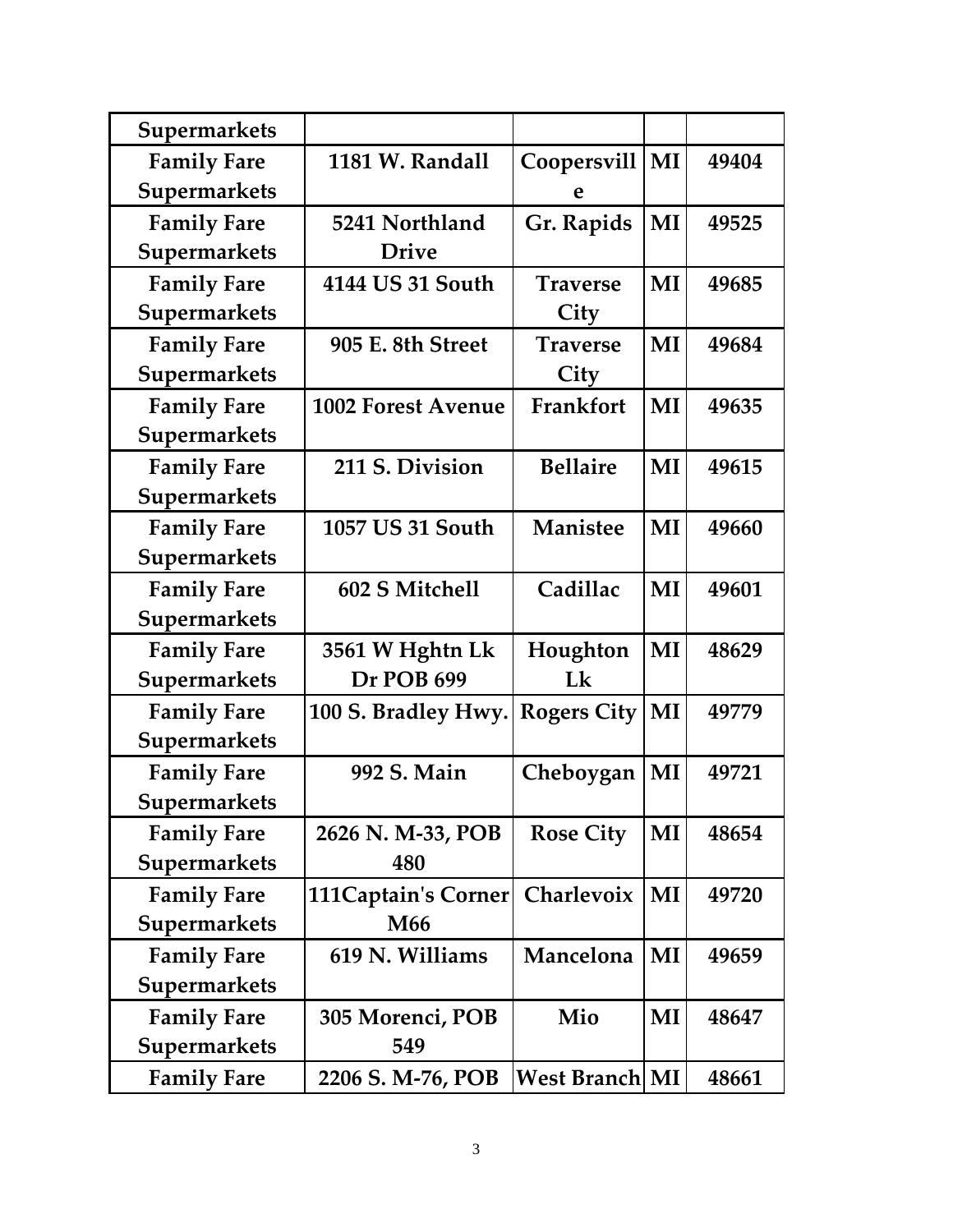| <b>Supermarkets</b> | 145                 |                   |    |       |
|---------------------|---------------------|-------------------|----|-------|
| <b>Family Fare</b>  | 829 W. Main, POB    | Gaylord           | MI | 49734 |
| Supermarkets        | 580                 |                   |    |       |
| <b>Family Fare</b>  | 2470 S. I-75 Bus.   | Grayling          | MI | 49738 |
| <b>Supermarkets</b> | Loop                |                   |    |       |
| <b>Family Fare</b>  | 784 S. Cedar, POB   | Kalkaska          | MI | 49646 |
| Supermarkets        | 940                 |                   |    |       |
| <b>Family Fare</b>  | 240 S. Lake, POB    | East Jordan       | MI | 49727 |
| Supermarkets        | 873                 |                   |    |       |
| <b>Family Fare</b>  | 5105 Co. Rd 612,    | Lewiston          | MI | 49756 |
| Supermarkets        | <b>POB 40</b>       |                   |    |       |
| <b>Family Fare</b>  | 409 N. Fifth        | Roscommon         | MI | 48653 |
| Supermarkets        | <b>St.Drawer B</b>  |                   |    |       |
| <b>Family Fare</b>  | 430 N. Lake St.     | <b>Boyne City</b> | MI | 49712 |
| Supermarkets        |                     |                   |    |       |
| <b>Family Fare</b>  | 5463 N. Huron Rd.   | Oscoda            | MI | 48750 |
| Supermarkets        |                     |                   |    |       |
| <b>Family Fare</b>  | 533 S. Main St.     | <b>Standish</b>   | MI | 48658 |
| Supermarkets        |                     |                   |    |       |
| <b>Family Fare</b>  | 1570 N. Clare Ave.  | Harrison          | MI | 48625 |
| Supermarkets        |                     |                   |    |       |
| <b>Family Fare</b>  | 1204 State St.      | Gladwin           | MI | 48624 |
| <b>Supermarkets</b> |                     |                   |    |       |
| D & W Fresh         | 1163 U.S. 31 North  | Petoskey          | MI | 49770 |
| <b>Market</b>       |                     |                   |    |       |
| <b>Family Fare</b>  | 425 East M-28       | Munising          | MI | 49862 |
| <b>Supermarkets</b> |                     |                   |    |       |
| <b>Family Fare</b>  | 699 US 2            | <b>St. Ignace</b> | MI | 49781 |
| Supermarkets        |                     |                   |    |       |
| <b>Family Fare</b>  | 4284 I-75 Bus. Spur | <b>S.S. Marie</b> | MI | 49783 |
| <b>Supermarkets</b> |                     |                   |    |       |
| <b>Family Fare</b>  | 2026 N. Saginaw     | Midland           | MI | 48640 |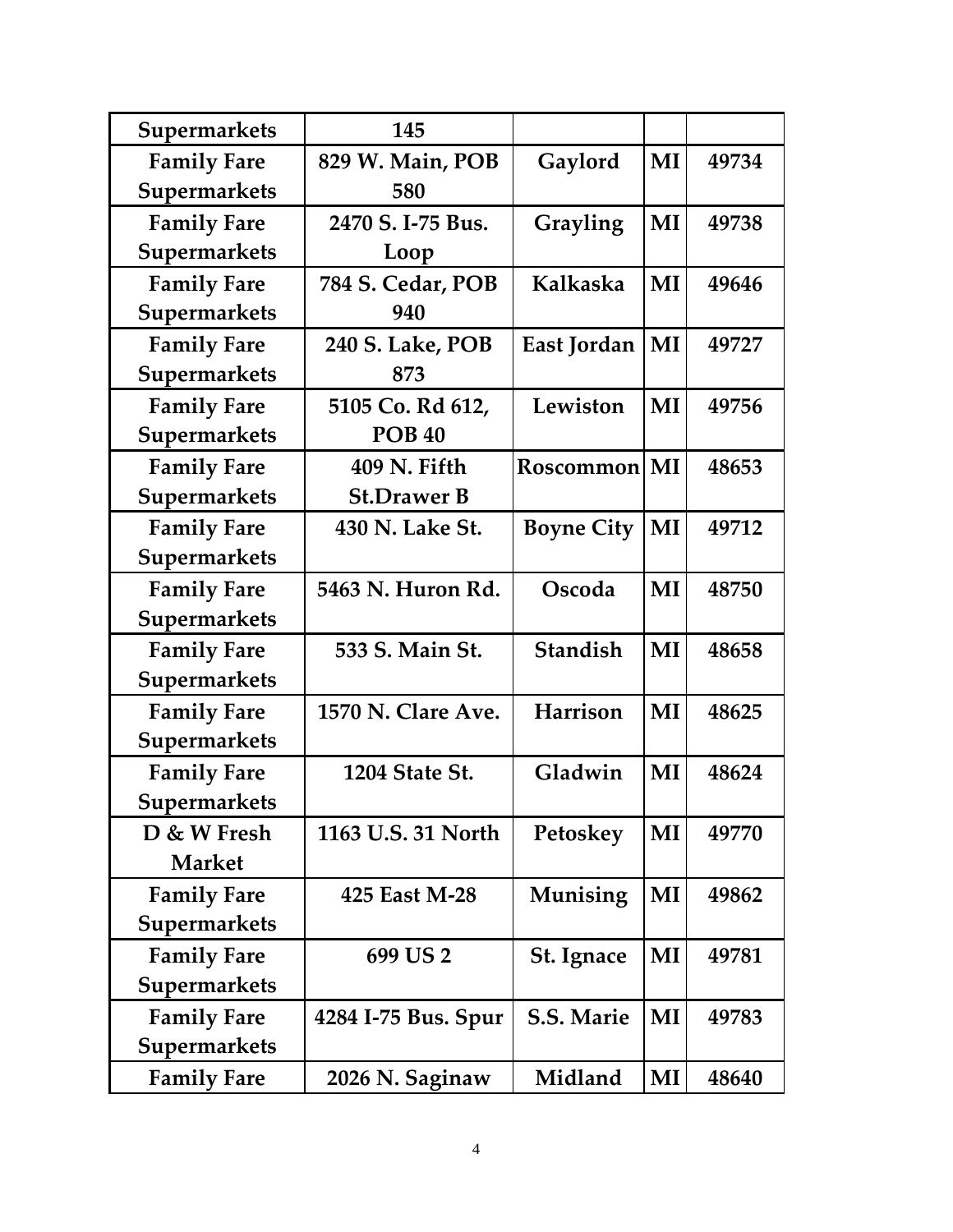| <b>Supermarkets</b> |                          |                   |    |       |
|---------------------|--------------------------|-------------------|----|-------|
| D & W Fresh         | 1116 Robbins Road        | Grand             | MI | 49417 |
| <b>Market</b>       |                          | Haven             |    |       |
| D & W Fresh         | 1814 Breton Rd SE        | Gr. Rapids        | MI | 49506 |
| <b>Market</b>       |                          | (Breton Vlg)      |    |       |
| <b>Family Fare</b>  | 201 Marcell Dr NE        | <b>Rockford</b>   | MI | 49341 |
| Supermarkets        |                          |                   |    |       |
| D & W Fresh         | 6425 28th St., SE        | Gr. Rapids        | MI | 49546 |
| <b>Market</b>       |                          | (Cascade)         |    |       |
| D & W Fresh         | 50 Douglas Ave.          | Holland           | MI | 49424 |
| <b>Market</b>       |                          |                   |    |       |
| D & W Fresh         | 2103 Parkview Ave.       | Kalamazoo         | MI | 49008 |
| <b>Market</b>       |                          | (Parkview)        |    |       |
| D & W Fresh         | 2181 Wealthy St. SE      | Gr. Rapids        | MI | 49506 |
| <b>Market</b>       |                          | (Gaslight         |    |       |
|                     |                          | Vllg)             |    |       |
| D & W Fresh         | 9375 Cherry Valley       | Caledonia         | MI | 49316 |
| <b>Market</b>       | Av SE                    |                   |    |       |
| <b>Family Fare</b>  | 3960 44th St., SW        | <b>Grandville</b> | MI | 49418 |
| Supermarkets        |                          |                   |    |       |
| <b>Family Fare</b>  | 2900 Burlingame          | Wyoming           | MI | 49509 |
| Supermarkets        | <b>Ave SW</b>            | (Burlingame       |    |       |
|                     |                          |                   |    |       |
| <b>Family Fare</b>  | 4325 Breton Road         | Gr. Rapids        | MI | 49512 |
| Supermarkets        | SЕ                       |                   |    |       |
| <b>Family Fare</b>  | <b>1415 E Fulton St.</b> | Gr. Rapids        | MI | 49503 |
| Supermarkets        |                          |                   |    |       |
| D & W Fresh         | 525 Romence Road         | Portage           | MI | 49024 |
| <b>Market</b>       |                          |                   |    |       |
| <b>Family Fare</b>  | 1965 Baldwin St.         | Jenison           | MI | 49428 |
| <b>Supermarkets</b> |                          |                   |    |       |
| D & W Fresh         | 2022 Apple Orchard       | Grand             | MI | 49525 |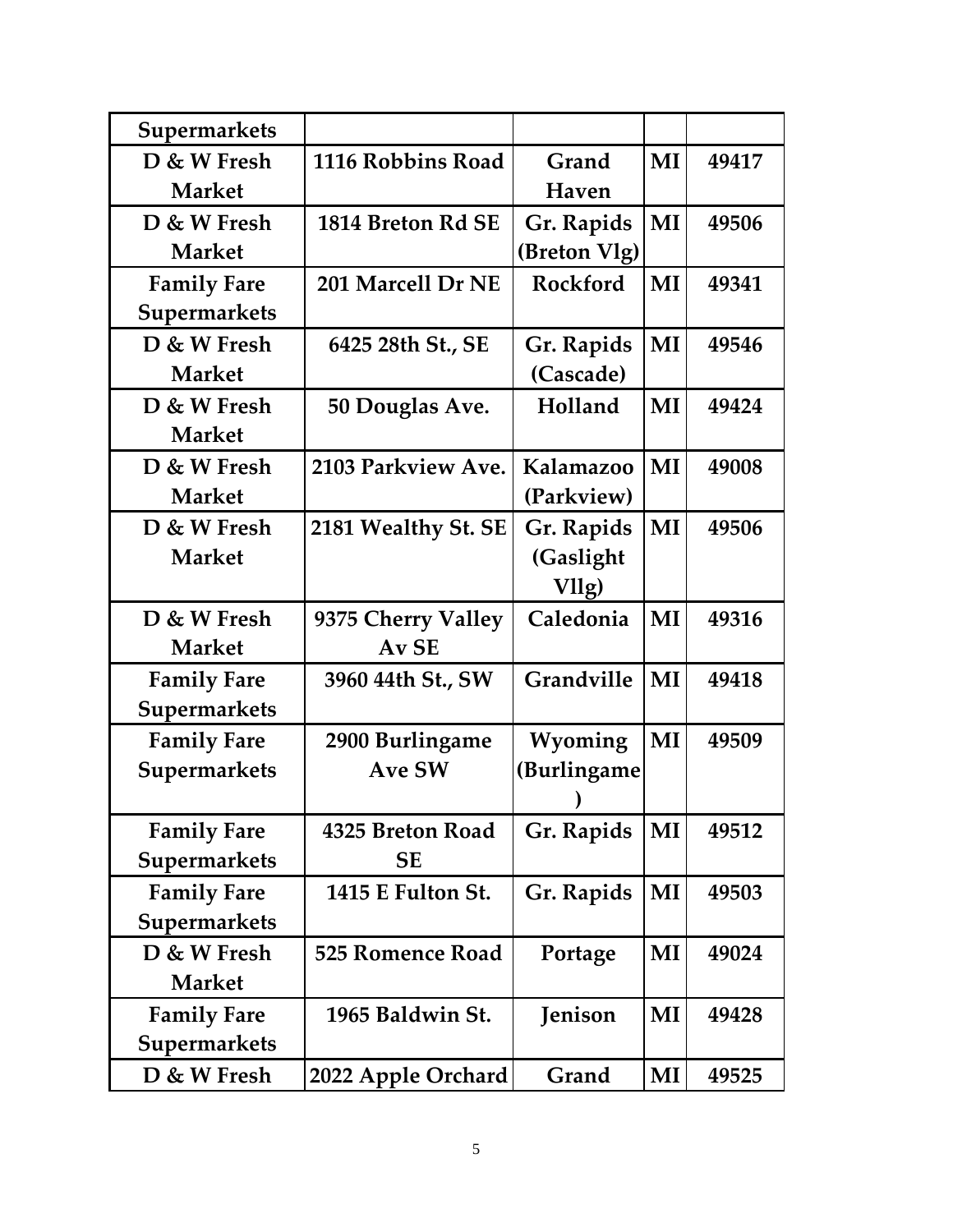| <b>Market</b>       | Ave.                                  | Rapids                  |    |        |
|---------------------|---------------------------------------|-------------------------|----|--------|
| D & W Fresh         | 151 W. Grand River   Williamston   MI |                         |    | 48895  |
| <b>Market</b>       |                                       |                         |    |        |
| <b>Family Fare</b>  | 45 East Columbia                      | <b>Battle Creek MI</b>  |    | 49015  |
| <b>Supermarkets</b> |                                       | (Lakeview)              |    |        |
| <b>VG's Grocery</b> | 2400 W. Grand                         | <b>Howell</b>           | MI | 48843- |
|                     | <b>River</b>                          |                         |    | 8585   |
| <b>VG's Grocery</b> | 18005 Silver                          | Fenton                  | MI | 48430- |
|                     | Parkway                               |                         |    | 3421   |
| <b>VG's Grocery</b> | 1520 W. Caro                          | Caro                    | MI | 48723- |
|                     |                                       |                         |    | 9260   |
| <b>VG's Grocery</b> | 710 S. Mill                           | <b>Clio</b>             | MI | 48420- |
|                     |                                       |                         |    | 1491   |
| <b>VG's Grocery</b> | 1390 N. Leroy                         | <b>North</b>            | MI | 48430- |
|                     |                                       | Fenton                  |    | 2762   |
| <b>VG's Grocery</b> | 7461 N. Genesee                       | Genesee                 | MI | 48437- |
|                     |                                       |                         |    | 0245   |
| <b>VG's Grocery</b> | 8503 Davison                          | <b>Davison</b>          | MI | 48423- |
|                     |                                       |                         |    | 2116   |
| <b>VG's Grocery</b> | 9870 E. Grand River                   | <b>Brighton</b>         | MI | 48116- |
|                     |                                       |                         |    | 3129   |
| <b>VG's Grocery</b> | 1341 N.M-52                           | Owosso                  | MI | 48867- |
|                     |                                       |                         |    | 1232   |
| <b>VG's Grocery</b> | <b>6764 S. River</b>                  | Marine City   MI        |    | 48039- |
|                     |                                       |                         |    | 2252   |
| <b>VG's Grocery</b> | 40832 Ryan                            | <b>Sterling Hts. MI</b> |    | 48310- |
|                     |                                       |                         |    | 1716   |
| <b>Family Fare</b>  | 410 N. Marshall                       | Coldwater               | MI | 49036  |
| <b>Supermarkets</b> |                                       |                         |    |        |
| <b>Family Fare</b>  | 1525 W. Michigan                      | Urbandale               | MI | 49017  |
| <b>Supermarkets</b> | Ave.                                  |                         |    |        |
| <b>Family Fare</b>  | 103 N. Grove St.,                     | Delton                  | MI | 49046  |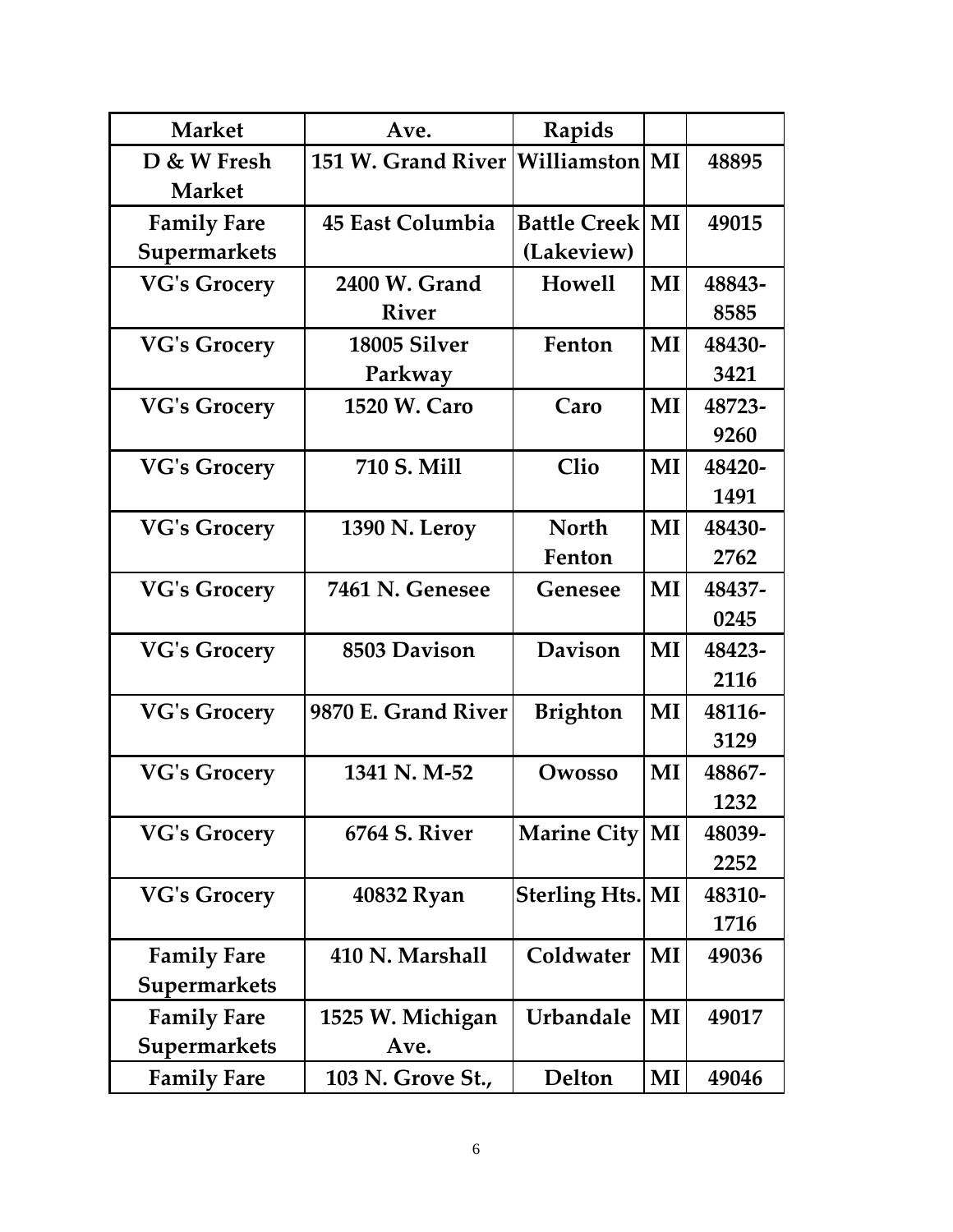| <b>Supermarkets</b> | Delton               |                        |           |       |
|---------------------|----------------------|------------------------|-----------|-------|
| <b>Family Fare</b>  | 56151 South M-51     | Dowagiac               | MI        | 49047 |
| <b>Supermarkets</b> |                      |                        |           |       |
| <b>Family Fare</b>  | 1603 Capital, NE     | <b>Battle Creek MI</b> |           | 49017 |
| <b>Supermarkets</b> |                      | (Pennfield)            |           |       |
| <b>Family Fare</b>  | 847 S. Kalamazoo     | Paw Paw                | MI        | 49079 |
| Supermarkets        | Ave                  |                        |           |       |
| <b>Family Fare</b>  | 902 W. State Street  | <b>Hastings</b>        | MI        | 49058 |
| Supermarkets        |                      |                        |           |       |
| <b>Family Fare</b>  | 1406 North Eaton     | Albion                 | MI        | 49224 |
| Supermarkets        |                      |                        |           |       |
| <b>Family Fare</b>  | 1411 S. Main         | Eaton                  | MI        | 48827 |
| <b>Supermarkets</b> |                      | Rapids                 |           |       |
| <b>Family Fare</b>  | 15900 W. Michigan    | <b>Marshall</b>        | MI        | 49068 |
| Supermarkets        | Ave                  |                        |           |       |
| <b>Family Fare</b>  | 120 W. Prairie       | Vicksburg              | MI        | 49097 |
| Supermarkets        |                      |                        |           |       |
| <b>Family Fare</b>  | 1100 13th Ave East   | <b>West Fargo</b>      | <b>ND</b> | 58078 |
| Supermarkets        |                      |                        |           |       |
| <b>Family Fare</b>  | 2605 8th St S        | Moorhead               | M         | 56560 |
| Supermarkets        |                      |                        | N         |       |
| <b>Family Fare</b>  | 3175 25th Street S   | Fargo                  | <b>ND</b> | 58103 |
| <b>Supermarkets</b> |                      |                        |           |       |
| <b>Family Fare</b>  | 724 N University Dr  | Fargo                  | <b>ND</b> | 58102 |
| <b>Supermarkets</b> |                      |                        |           |       |
| <b>Family Fare</b>  | 446 18th Street West | Dickinson              | ND        | 58601 |
| <b>Supermarkets</b> |                      |                        |           |       |
| <b>Family Fare</b>  | 302 1st Street East  | Dickinson              | <b>ND</b> | 58601 |
| <b>Supermarkets</b> |                      |                        |           |       |
| <b>Family Fare</b>  | 1283 Roughrider Rd   | Dickinson              | <b>ND</b> | 58601 |
| <b>Supermarkets</b> |                      |                        |           |       |
| <b>Family Fresh</b> | 303 South Main       | <b>River Falls</b>     | WI        | 54022 |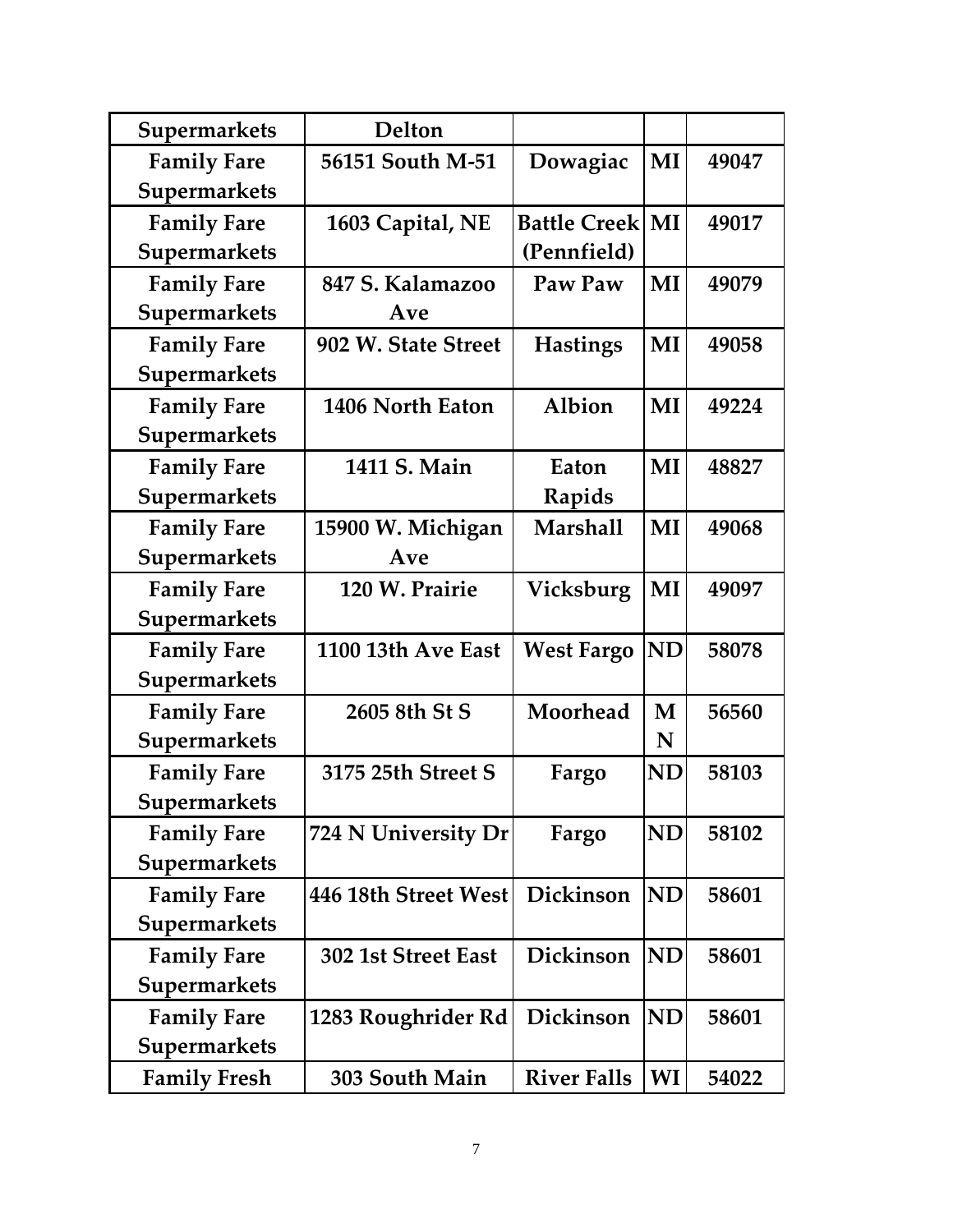| <b>Market</b>       | <b>Street</b>          |                   |           |       |
|---------------------|------------------------|-------------------|-----------|-------|
| <b>Family Fresh</b> | 115 Elm Street         | Farmington        | M         | 55024 |
| <b>Market</b>       |                        |                   | N         |       |
| <b>Family Fresh</b> | 612 S Minnesota        | <b>St. Peter</b>  | M         | 56082 |
| <b>Market</b>       | Ave                    |                   | N         |       |
|                     | 502 S Minnesota        |                   |           |       |
|                     | Ave                    |                   |           |       |
| <b>Family Fresh</b> | 2351 Coulee Rd         | Hudson            | WI        | 54016 |
| <b>Market</b>       |                        |                   |           |       |
| <b>Family Fresh</b> | 3920 Second            | <b>Kearney</b>    | <b>NE</b> | 68847 |
| <b>Market</b>       | Avenue                 |                   |           |       |
| <b>Family Fresh</b> | <b>751 Mount View</b>  | <b>Rapid City</b> | <b>SD</b> | 57702 |
| <b>Market</b>       |                        |                   |           |       |
| <b>Family Fare</b>  | 5101 Harrison          | Omaha             | <b>NE</b> | 68157 |
| <b>Supermarkets</b> |                        |                   |           |       |
| <b>Family Fare</b>  | 5019 Grover St         | Omaha             | <b>NE</b> | 68106 |
| <b>Supermarkets</b> |                        |                   |           |       |
| <b>Family Fare</b>  | 238 South 8th Street   | Omaha             | <b>NE</b> | 68008 |
| <b>Supermarkets</b> |                        |                   |           |       |
| <b>Family Fare</b>  | 820 North Saddle       | Omaha             | <b>NE</b> | 68132 |
| <b>Supermarkets</b> | <b>Creek Road</b>      |                   |           |       |
| <b>Family Fare</b>  | 1230 North             | Papillion         | <b>NE</b> | 68046 |
| <b>Supermarkets</b> | Washington             |                   |           |       |
| <b>Family Fare</b>  | 1221 S 203rd Street    | Omaha             | <b>NE</b> | 68130 |
| <b>Supermarkets</b> |                        |                   |           |       |
| <b>Family Fare</b>  | 14444 W Center Rd      | Omaha             | <b>NE</b> | 68144 |
| <b>Supermarkets</b> |                        |                   |           |       |
| <b>Family Fare</b>  | 1801 Valley View Drive | Council           | IA        | 51503 |
| <b>Supermarkets</b> |                        | <b>Bluffs</b>     |           |       |
| <b>Family Fare</b>  | 3026 South 24th Street | Omaha             | <b>NE</b> | 68108 |
| <b>Supermarkets</b> |                        |                   |           |       |
| <b>Family Fare</b>  | 5110 S 108th St        | Omaha             | <b>NE</b> | 68137 |
|                     |                        |                   |           |       |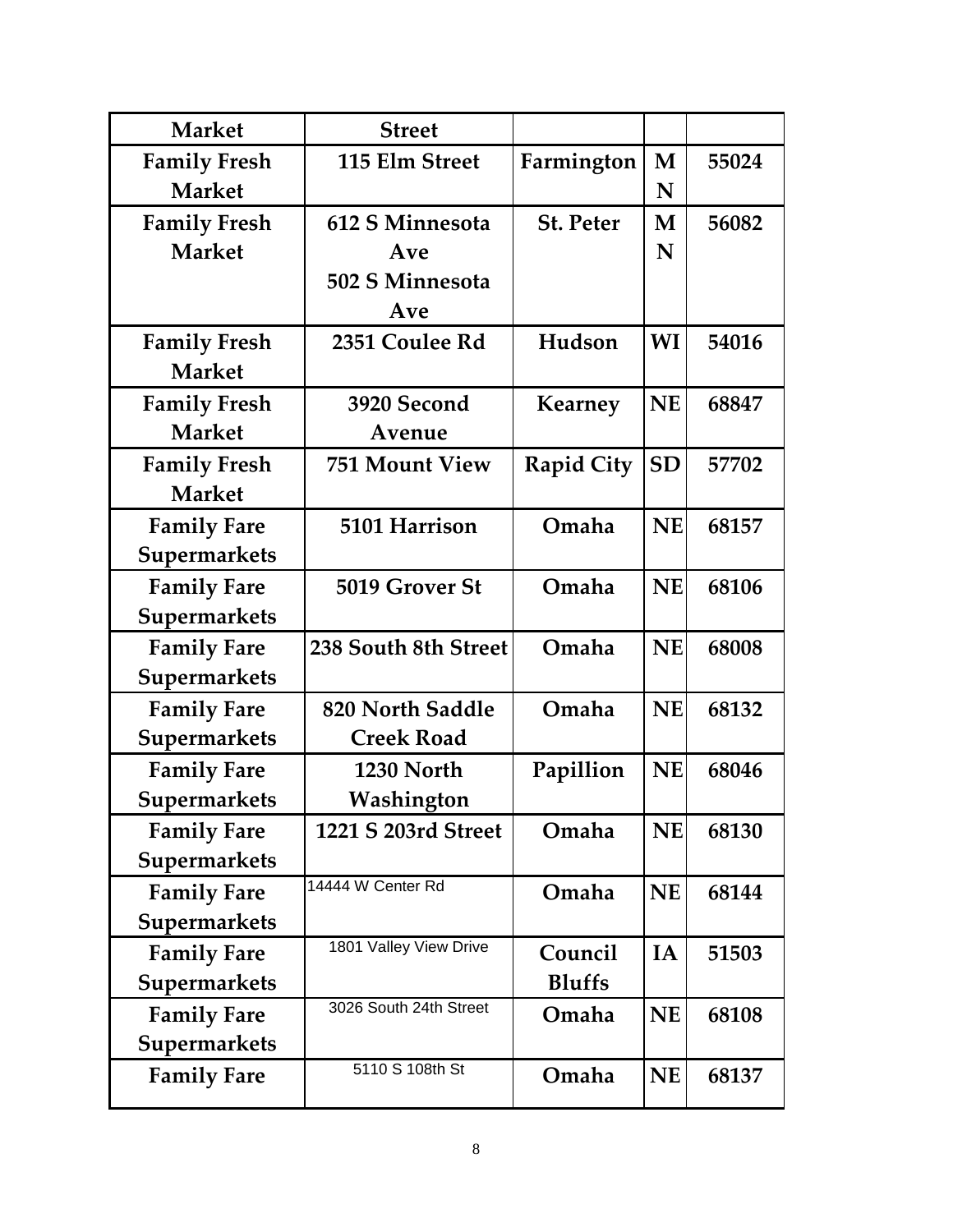| <b>Supermarkets</b> |                        |                |           |       |
|---------------------|------------------------|----------------|-----------|-------|
| <b>Family Fare</b>  | 2650 N 90th St         | Omaha          | <b>NE</b> | 68134 |
| Supermarkets        |                        |                |           |       |
| <b>Family Fare</b>  | 3003 108th St          | Omaha          | <b>NE</b> | 68164 |
| Supermarkets        |                        |                |           |       |
| <b>Family Fare</b>  | 1510 Harlan Drive      | <b>Bellyue</b> | <b>NE</b> | 68005 |
| Supermarkets        |                        |                |           |       |
| <b>Family Fare</b>  | 7402 North 30th Street | Omaha          | <b>NE</b> | 38112 |
| Supermarkets        |                        |                |           |       |

b. To enter via one of both of the following methods, you must**:** 

**i. Enter by yes Card:** When you visit a participating Family Fare, D&W, VG's, Family Fresh Market, present your yes Card at the checkout station and scan it before your first item is scanned. If you fail to scan your yes Card before your first item is scanned, you will have to void the transaction and start from the beginning; or

ii. **Enter by Mail:** To enter the Sweepstakes without using your yes Card at check out and receive one Sweepstakes entry, hand print your name, complete mailing address, telephone number, & age on a plain 3"x 5" piece of paper & mail it in a sealed envelope to: "Game On" Winners List Request," c/o SpartanNash, 850 76th St SW PO Box 8700, Grand Rapids, MI 49518-8700. Enter as often as you wish by mail, but each entry must be mailed separately to be received by October 21, 2016. No photocopied, computer generated facsimiles, mechanically reproduced, or mass entries permitted.

**Limit one (1) Submission per person per visit to a participating store during the Entry Period. You may have multiple visits to a participating store in a day. You may submit as many mail in entries as you wish. Each participant must use his or her own yes Card**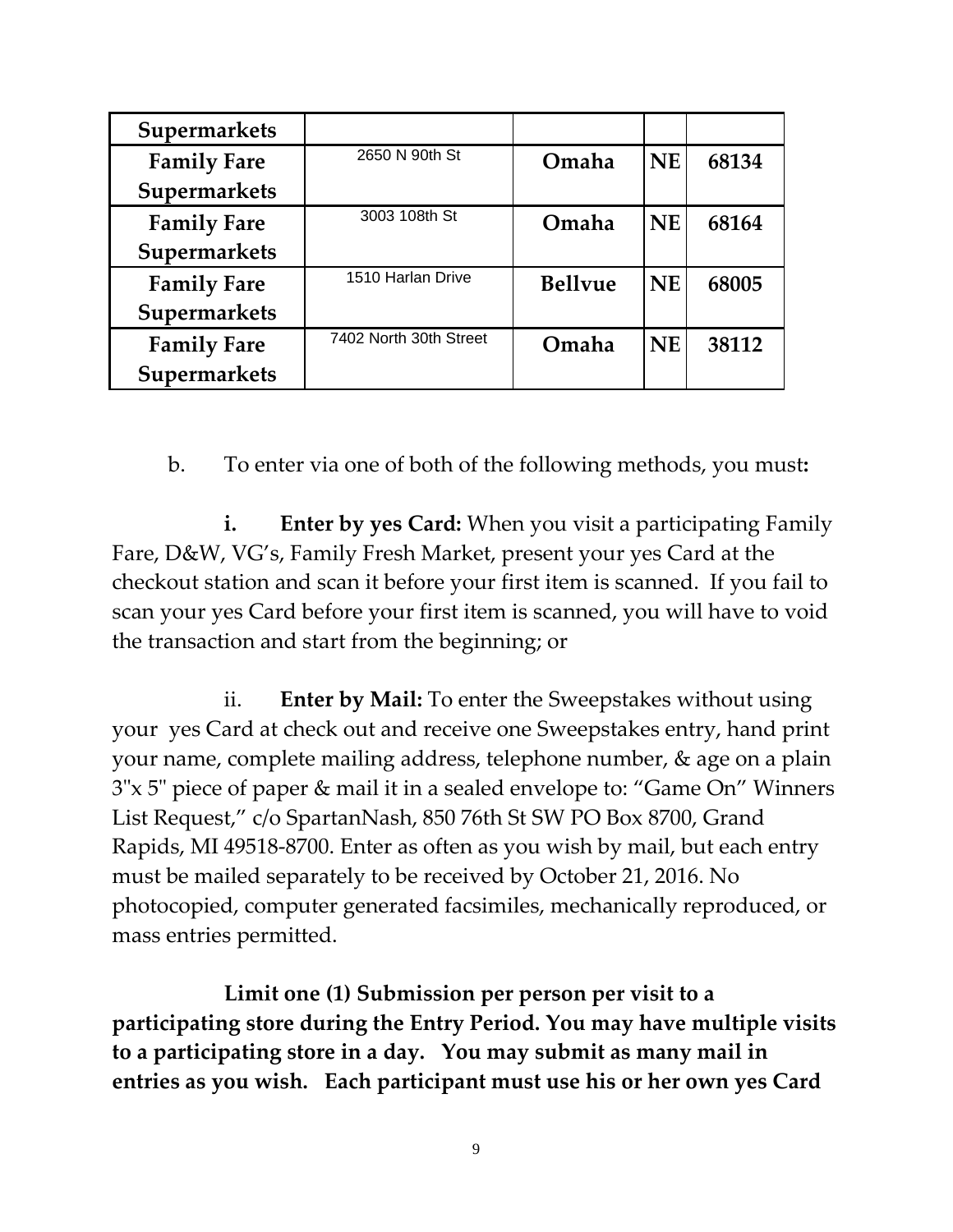**and be owner of that yes Card account.** Only fully completed entries are eligible. Proof of submission will not be deemed to be proof of receipt by Sponsor.

To get a yes Card, visit a participating Family Fare, D&W, VG's, Family Fresh Market store and fill out a yes Card account application, or visit shopfamilyfare.com to apply on-line. Once an account is created your yes Card is active and ready to use, simply scan your card or enter your registered phone number at checkout. A yes Card or a registered phone number are required to utilize your yes account. Yes Cards are free and there is no cost to apply for one.

## **6. AGREEMENT TO OFFICIAL RULES AND DECISIONS.** By

participating in the Sweepstakes, each entrant fully and unconditionally agrees to be bound by and accepts these Official Rules and the decisions of Sponsor (including, without limitation, decisions regarding eligibility of entries, the selection of entrants and the winner, and the awarding of the prizes), which are final and binding in all respects.

**7. PRIZES.** Subject to the terms and conditions of these Official Rules, (3) Three first prize winner will be awarded in this Sweepstakes. The each first prize winner will receive **(4) Suite Tickets to the November 11, 2016 University of Michigan vs University of Maryland football game. Food, drinks and parking pass included.** The prizes will be delivered via mail. **All Prizes:** Prizes are nontransferable, nonassignable, nonnegotiable, and not redeemable for cash or credit. Prizes must be accepted as awarded. No prize substitutions, except by Sponsor, who reserves the right (but has no obligation) to substitute a prize (or a component thereof) with another prize of equal or greater value (including cash) if the prize (or a component thereof) is not available for any reason as determined by Sponsor in its sole discretion. Unused components of the prize shall be forfeited and have no redeemable cash value. Winner is solely and fully responsible for any and all costs, fees, taxes, assessments and expenses associated with prize award, redemption, receipt and use, including, without limitation, all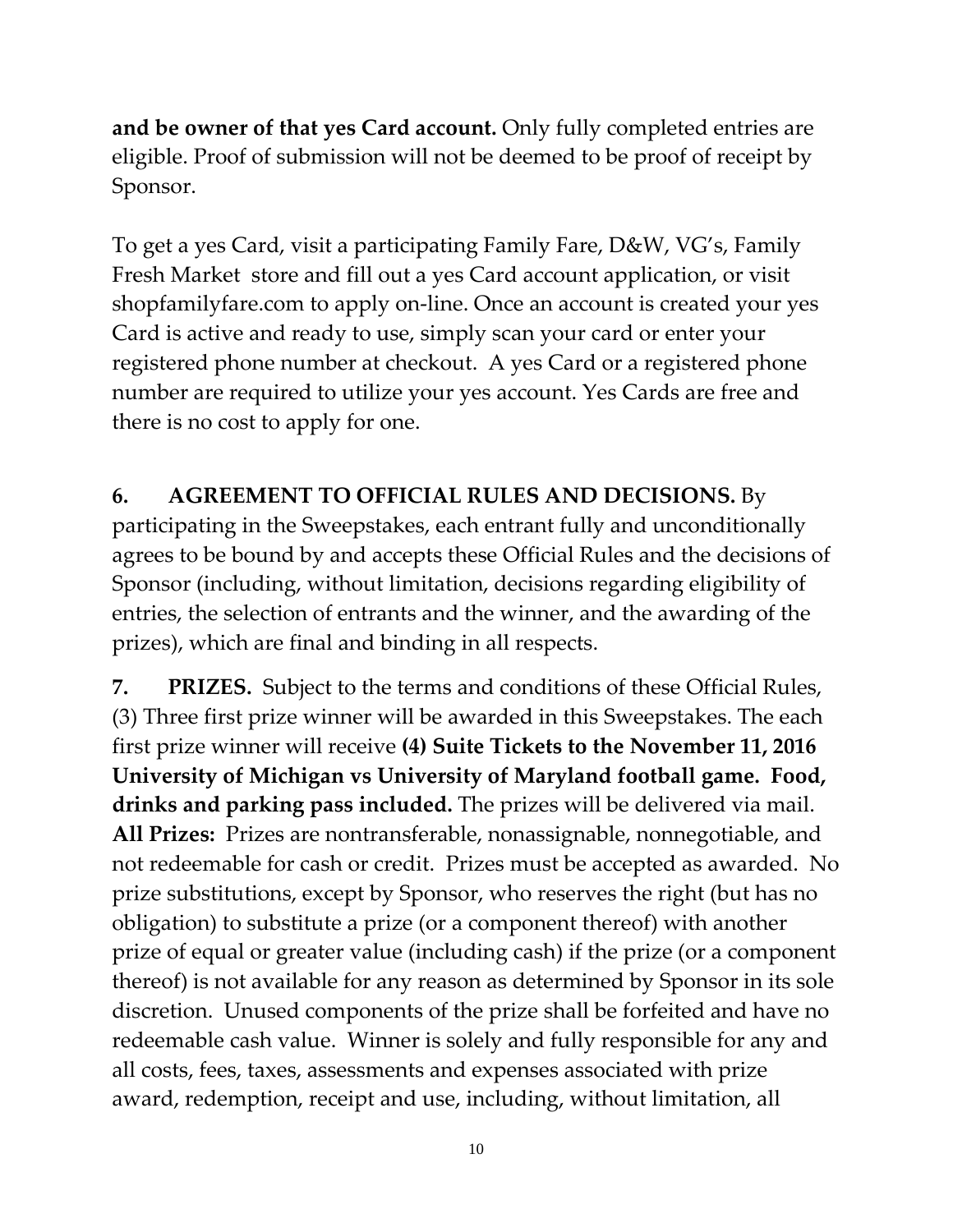federal, state and local taxes on the prize. Winner will be issued an IRS Form 1099 for the actual retail value of the prize. Winner waives the right to assert as a cost of winning a prize any and all cost of verification and redemption or travel to redeem the prize. Non-compliance with any of the foregoing and any other condition of this Sweepstakes may result in disqualification and forfeiture of prize, in which case, no consideration will be awarded.

**8. DRAWING; ODDS; NOTIFICATION.** Grand prizes: On or Monday, October 24, 2016 at 12:00 p.m. (noon) The prize winners will be selected from either Michigan, Minnesota, Nebraska, North Dakota, South Dakota stores. Odds of winning the prize depend on the number of eligible entries received by Sponsor in the Sweepstakes. The selected entrant must comply with all terms and conditions of these Official Rules, and winning is contingent upon fulfilling all requirements. The potential winners will be contacted by telephone. Sponsor will have complete discretion over interpretation of the Official Rules, of administration of the Sweepstakes, and of selection of the winners. Decisions of the Sponsor as to the selection of the winners will be final. Potential winners will be required to respond to the Sponsor's direct message with their full name and a valid e-mail address in the timeframe indicated in the prize notification (likely within forty-eight (48) hours. Potential winners may be required to execute and return to Sponsor a notarized Affidavit of Eligibility, a Liability Release, and, except where prohibited by law, a Publicity Release (an "Affidavit/Release") in the form(s) provided by Sponsor in order to claim his/her prize. The Affidavit/Release must be returned to Sponsor by the date and/or time indicated within the Affidavit/Release. If the potential winner cannot be contacted within seven (7) days of the first attempt to contact him/her, or if the potential winner fails to return the Affidavit/Release within the specified time, or such potential winner fails to call the verification number and provide the requested verification/fulfillment information within seven (7) days of the win notification call or text message, or if any prize or prize notification is returned as undeliverable, or if the potential winner is found to be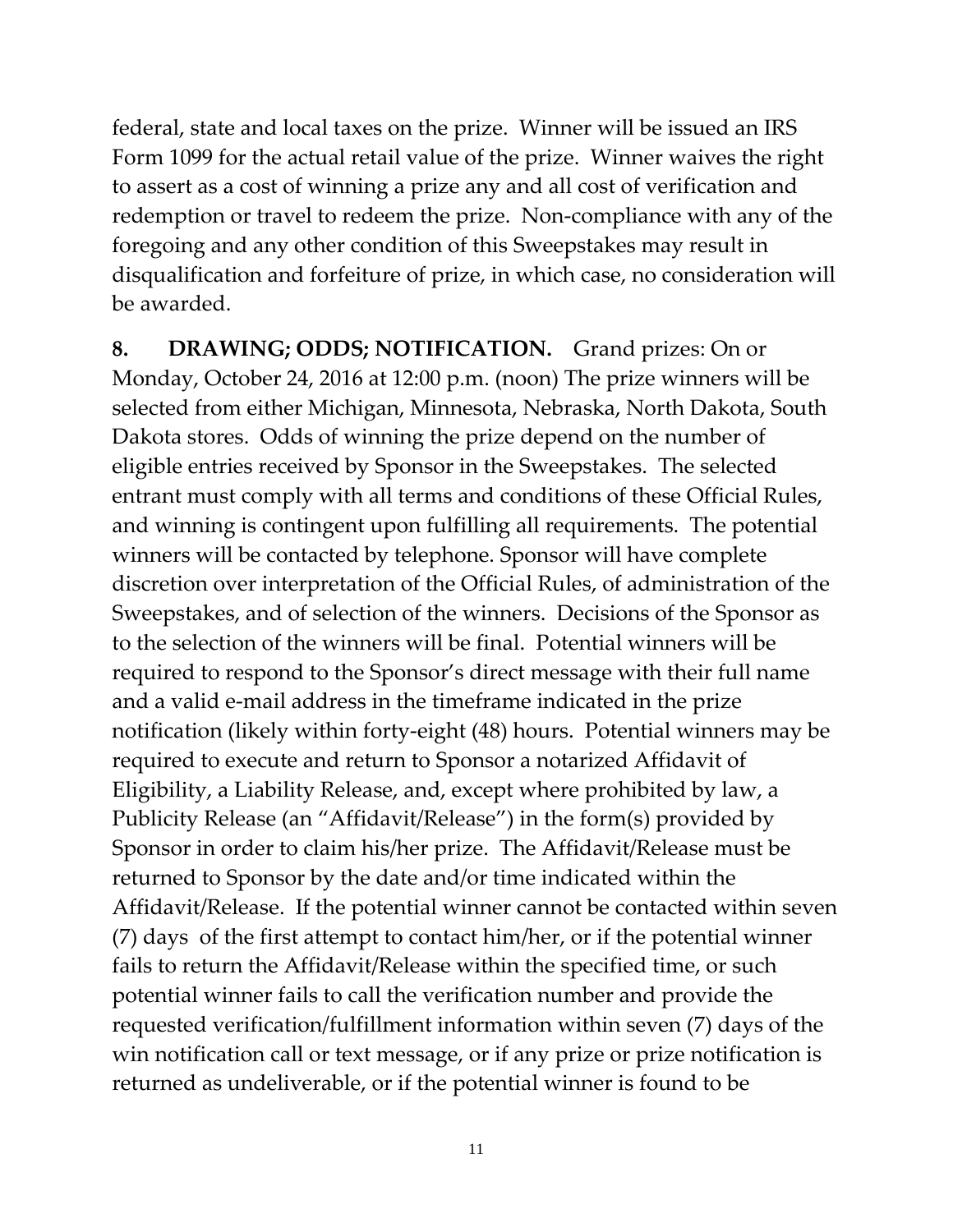ineligible, or if the potential winner does not comply with the Official Rules, then the potential winner may be disqualified and an alternate winner selected by Sponsor in his/her place at random from among all eligible non-winning entries received by Sponsor for the Sweepstakes. In such event, an alternate potential prize winner will be notified as described above and will be required to return the required documents to Sponsor as described above; provided, however, Sponsor may alter the above timing to meet its Sweepstakes schedule.

**9. PUBLICITY.** Except where prohibited by law, participation in the Sweepstakes constitutes each winner's consent to Sponsor's (and its designees', successors' and assigns') use of winner's name, biography, likeness, voice, photographs, video, opinions, statements, hometown, state and country for promotional purposes in any manner or media (including, without limitation, online), worldwide, in perpetuity, and without further payment, consideration, notice, review or consent.

**10. GENERAL CONDITIONS.** Sponsor reserves the right, in its sole discretion, to terminate, modify or suspend the Sweepstakes if, in Sponsor's opinion, there is any suspected or actual evidence of electronic or non-electronic tampering with any portion of the Sweepstakes, or if viruses, bugs, unauthorized intervention, fraud, technical difficulties or failures or any other factor beyond Sponsor's reasonable control corrupt or affect the administration, security, fairness, integrity or proper conduct of the Sweepstakes. In such event, Sponsor reserves the right (but does not have the obligation) in its sole discretion to award the prize at random from among eligible, non-suspect entries received up to the time of suspected impairment. Sponsor reserves the right in its sole discretion to disqualify any individual it finds to be tampering with the entry process or the operation of the Sweepstakes or to be acting in violation of these Official Rules or in an unsportsmanlike or disruptive manner. Any attempt by any person to deliberately damage any website or undermine the legitimate operation of this Sweepstakes is a violation of criminal and civil laws, and, should such an attempt be made, Sponsor reserves the right to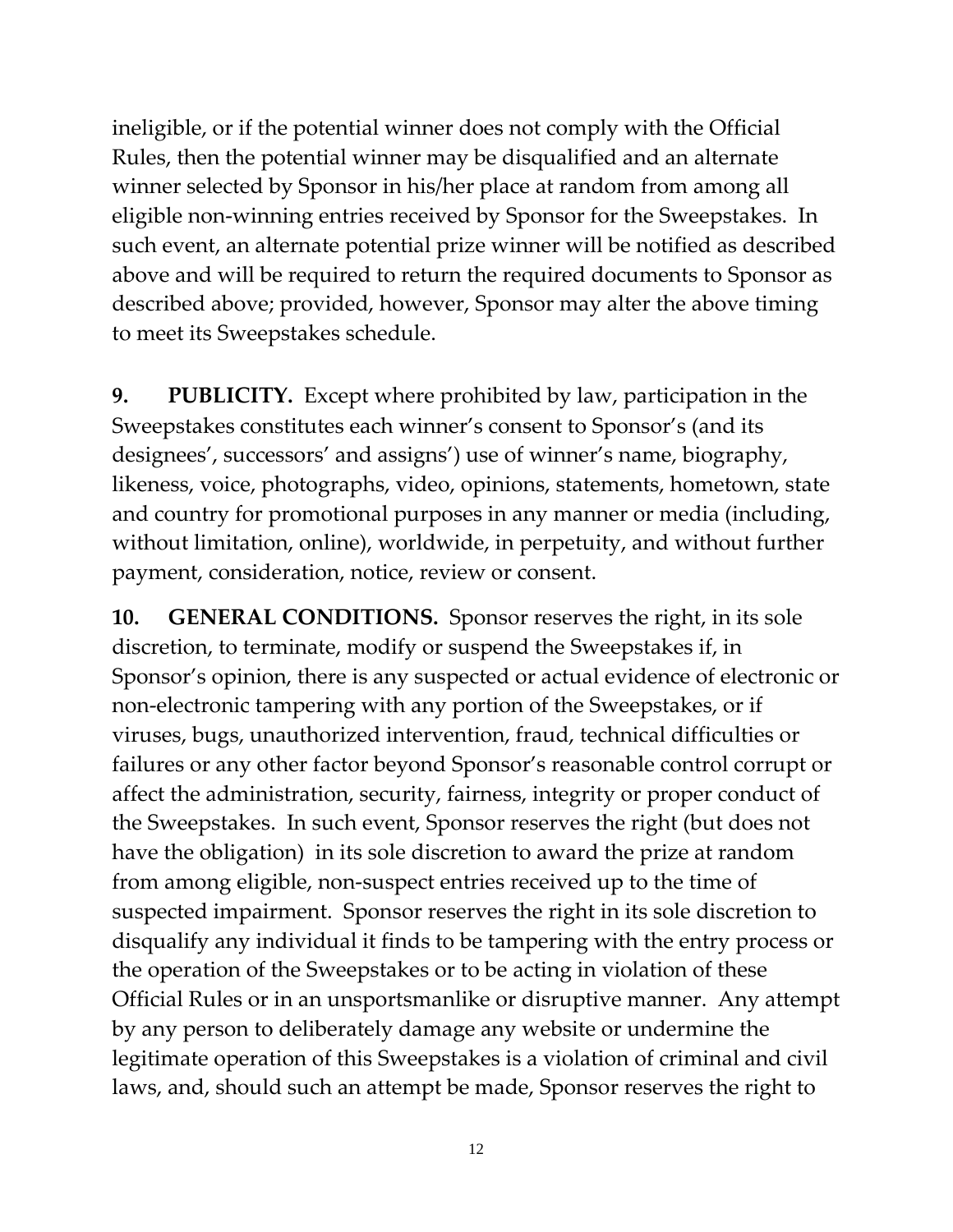seek damages and other remedies from any such person to the fullest extent permitted by law. Sponsor's failure to enforce any term of these Official Rules shall not constitute a waiver of that provision or any other provision of these Official Rules.

**11. RELEASE.** By entering, each entrant forever and irrevocably releases and holds harmless Sponsor and its parents, subsidiaries and affiliates, and their respective agents, advertising and promotion agencies, affiliates, Sweepstakes partners and prize suppliers, and all of their respective employees, officers, directors, shareholders and agents (together, the "Sweepstakes Entities") from and against all claims, damages or liabilities arising in whole or in part, directly or indirectly, from entrant's participation and/or entry in the Sweepstakes and/or entrant's award, receipt or use of any prize awarded in the Sweepstakes.

**12. LIMITATIONS OF LIABILITY.** Sponsor is not responsible for: (a) incorrect or inaccurate transcription of entry information or late, lost, stolen, unintelligible, illegible, damaged, mutilated, altered, incomplete, postage due or misdirected entries or entries received through impermissible or illegitimate channels, all of which will be disqualified; (b) technical failures of any kind, including but not limited to the malfunctioning of any telephone, wireless, mobile, texting or computer online systems, networks or lines, telephone, wireless, mobile, texting or computer equipment, website, server provider, network, hardware or software; (c) the unavailability or inaccessibility of any website or service, including, without limitation, telephone, wireless, mobile, texting or computerized service; (d) unauthorized intervention in any part of the entry process or the Sweepstakes; (e) printing, typographical, electronic or human errors which may occur in the offer or administration of the Sweepstakes or the processing of entries; or (f) any injury or damage to persons or property, including but not limited to entrant's computer or wireless device, which may be caused, directly or indirectly, in whole or in part, from entrant's participation in the Sweepstakes, or from viewing, playing or downloading any material from Sponsor's website(s), regardless of whether the material was prepared by Sponsor or a third party, and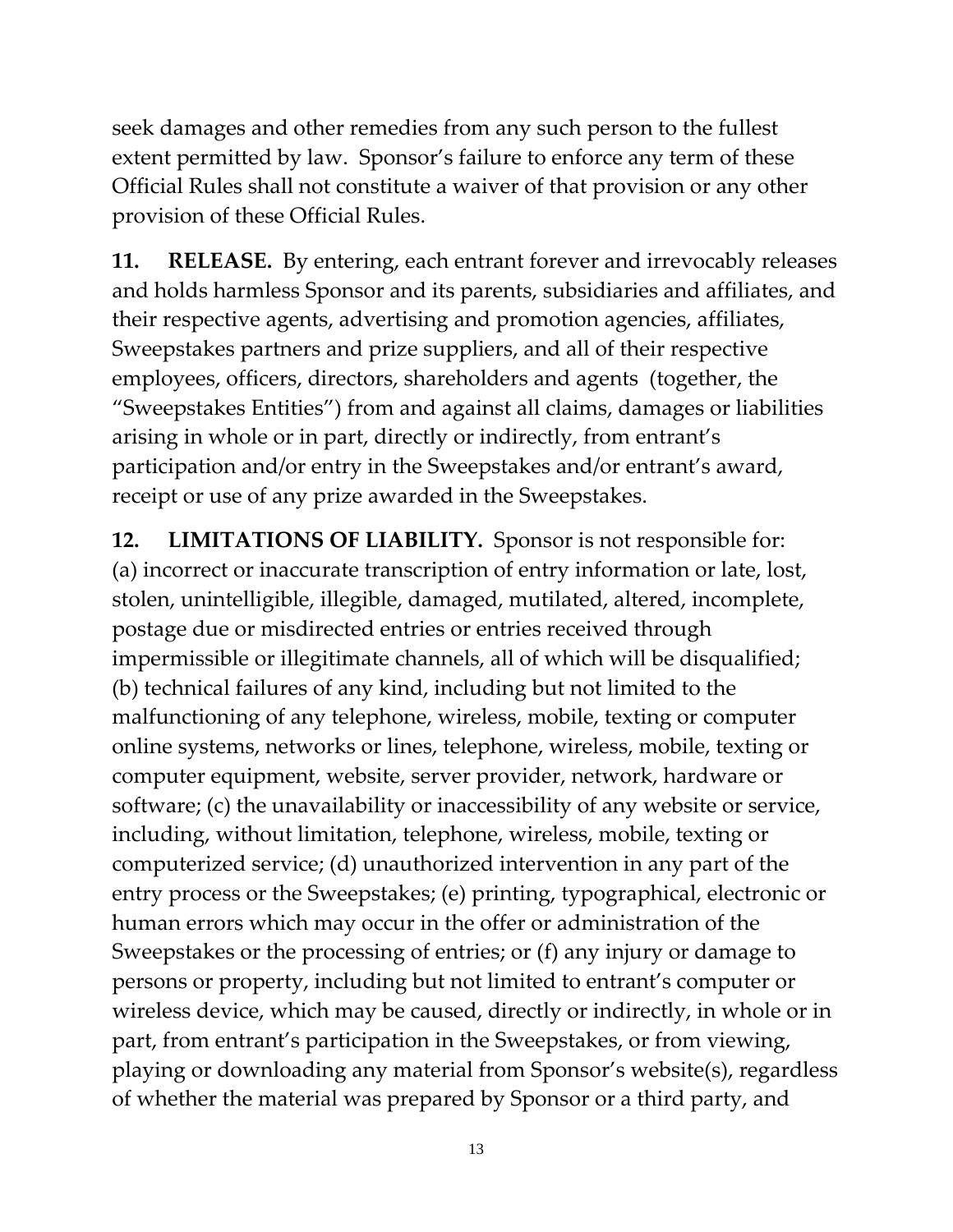regardless of whether the material is connected to Sponsor's websites by a hypertext link.

**13. DISPUTES.** Entrant agrees that: (a) any and all disputes, claims, and causes of action arising out of or connected with this Sweepstakes, or any prizes awarded shall be resolved individually, without resort to any form of class action, and solely and exclusively in federal or state courts located in Grand Rapids, Michigan; entrant submits to sole and exclusive personal jurisdiction to said courts in the State of Michigan for any such dispute and irrevocably waives any and all rights to object to such jurisdiction; (b) any and all claims, judgments, and awards shall be limited to actual out of pocket costs incurred, including costs associated with entering this Sweepstakes but in no event attorneys' fees; and (c) under no circumstances will entrant be permitted to obtain awards for and entrant hereby waives all rights to claim punitive, incidental and consequential damages and any other damages, other than for actual out-of-pocket expenses, and any and all rights to have damages multiplied or otherwise increased. SOME JURISDICTIONS DO NOT ALLOW THE LIMITATION OR EXCLUSION OF LIABILITY FOR INCIDENTAL OR CONSEQUENTIAL DAMAGES, SO THE ABOVE MAY NOT APPLY TO YOU. All issues and questions concerning the construction, validity, interpretation and enforceability of these Official Rules, or the rights and obligations of entrant or Sponsor in connection with the Sweepstakes shall be governed by, and construed in accordance with, the laws of the State of Michigan, without giving effect to any choice of law or conflict of law rules of provisions (whether of the State of Michigan, the United States, or any other jurisdiction), which would cause the application of the laws of any jurisdiction other than the State of Michigan.

14. **DATA COLLECTION.** Sponsor and its designees collect, use, and disclose any personal information you provide to them through this Sweepstakes as set forth in Sponsor's privacy policy located at [https://www.spartannash.com/privacy.](https://www.spartannash.com/privacy) Without limiting the foregoing in anyway, Sponsor may use your personal information to (a) administer this Sweepstakes and (b) for market research and for other marketing purposes.